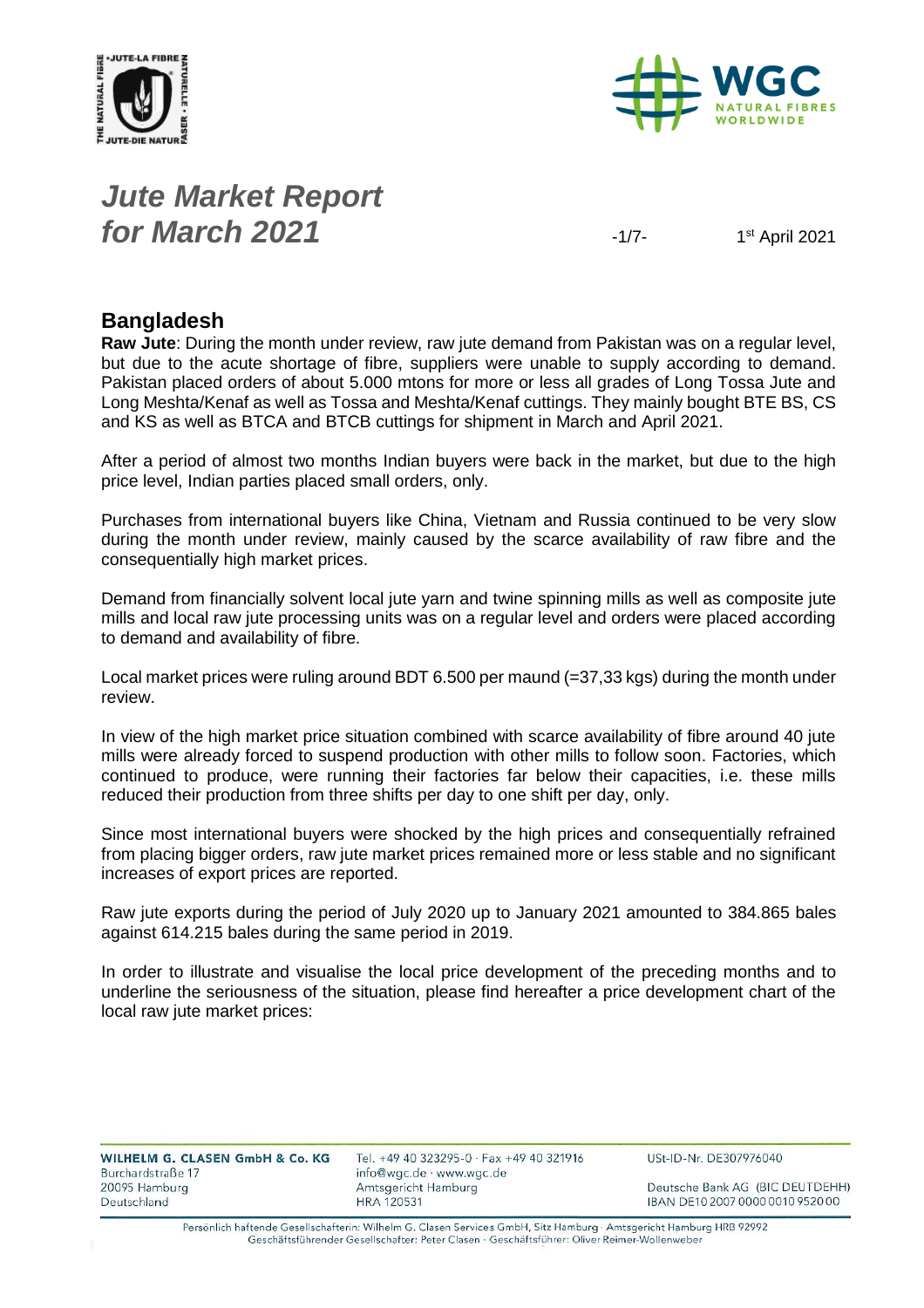



#### *Jute Market Report for March* **2021**  $\frac{1}{27}$

1st April 2021



**New Crop:** First stage of Meshta and White Jute sowings started by mid of March in low land areas of Bangladesh, such as Greater Mymensingh, Tangail, Sirajgonj, Netrokana, Madaripur, and Sariatpur. According to local sources, weather conditions during the time of sowings were favourable, but farmers are in need of rainfall sometime soon.

Tossa sowing are yet to begin and are expected to take place sometime in April, subject to sufficient rainfall.

**Weather conditions**: In the beginning of the month under review, moderate rainfalls combined with sufficient sunshine is reported for the entire country. Since mid of March, the country enjoyed bright sunshine.

**Jute Yarn and Twine**: Export demand for both high and low quality of Jute yarn and twine from regular importing countries like India, China, Turkey, The Middle East, Uzbekistan, Indonesia and Malaysia slowed down. Same applies for demand from other international markets such as Europe and USA. The main reasons are scarce availability of fibre, consequentially high prices and less availability of suppliers being in position to offer.

Local demand for both Sacking and Hessian quality of jute yarn for packaging purposes remained stable during the month under review.

| WILHELM G. CLASEN GmbH & Co. KG<br>Burchardstraße 17 | Tel. +49 40 323295-0 $\cdot$ Fax +49 40 321916<br>info@wgc.de · www.wgc.de | USt-ID-Nr. DE307976040           |  |  |
|------------------------------------------------------|----------------------------------------------------------------------------|----------------------------------|--|--|
| 20095 Hamburg                                        | Amtsgericht Hamburg                                                        | Deutsche Bank AG (BIC DEUTDEHH)  |  |  |
| Deutschland                                          | <b>HRA 120531</b>                                                          | IBAN DE10 2007 0000 0010 9520 00 |  |  |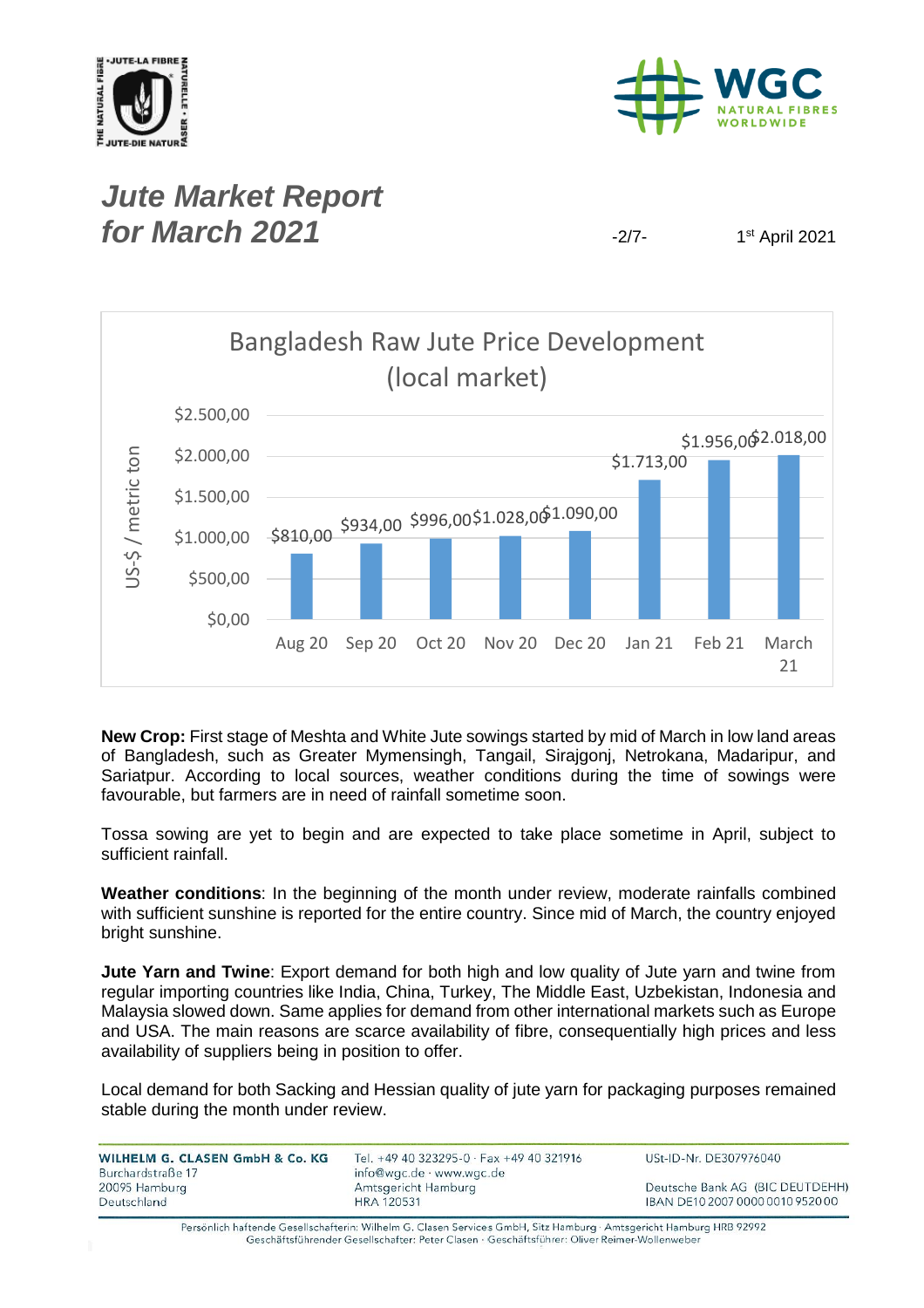



# *Jute Market Report for March* **2021**  $\frac{3}{7}$

1st April 2021

Export market prices for light and heavy count jute yarns and twines also remained stable at record high level.

**Jute Goods**: A certain export demand for both Hessians and Sackings from countries such as Africa, Europe, USA, China and Vietnam is reported for the month under review, but most of the mills are reserved to commit themselves, due to the acute shortage of fibre.

India was regularly in the market for unstitched Binola and B-Twill fabrics.

Jute CBC demand from the regular importing countries like Europe, Australia and New Zealand was on an average level during the month under review.

Export prices during the month under review have increased as follows:

| Hessians: | remained stable |
|-----------|-----------------|
| Sackings: | remained stable |
| CBC:      | remained stable |

**Maritime transport**: The local newspaper The Daily Star published on 28<sup>th</sup> March 2021 the following enlightening summary of the current shipping situation, written by the Chairman and Managing Director of BASF Bangladesh Limited, Mr. Sazzadul Hassan.

#### Quote:

Off late shipping costs have gone through the roof, making life miserable for the businesses. The freight rate for a 40-foot container to European base ports from Chattogram has reached to \$5,000 level. Six months back this rate was hovering between \$1,500 to \$2,000. This is not the case for shipments to Europe only. It applies to all the trade routes.

Freight costs to the US has also skyrocketed -- an overall rise of 85 per cent in recent times compared to that of October 2020. Traditionally, for imports, freight costs used to be much lower than that of exports. That situation has also changed. Rates for imports have also gone up significantly. This crisis is not specific to Bangladesh only. Rather, it is similar or worse elsewhere across the globe.

Freight rates from China to the US and Europe have surged 300 per cent compared to the rate of March 2020. Spot rates for the Asia to North Europe route have seen a nearly 264 per cent yearon-year rise. Freight rates for Asia to the US West Coast are also up by 145 per cent. The challenge is multifold. There are acute shortages of containers, because of which shippers around the world have to wait for weeks to get the boxes. A study suggests against the demand of 100 containers there are only 50 containers available.

| WILHELM G. CLASEN GmbH & Co. KG | Tel. +49 40 323295-0 · Fax +49 40 321916 | USt-ID-Nr. DE307976040           |
|---------------------------------|------------------------------------------|----------------------------------|
| Burchardstraße 17               | info@wgc.de · www.wgc.de                 |                                  |
| 20095 Hamburg                   | Amtsgericht Hamburg                      | Deutsche Bank AG (BIC DEUTDEHH)  |
| Deutschland                     | <b>HRA 120531</b>                        | IBAN DE10 2007 0000 0010 9520 00 |
|                                 |                                          |                                  |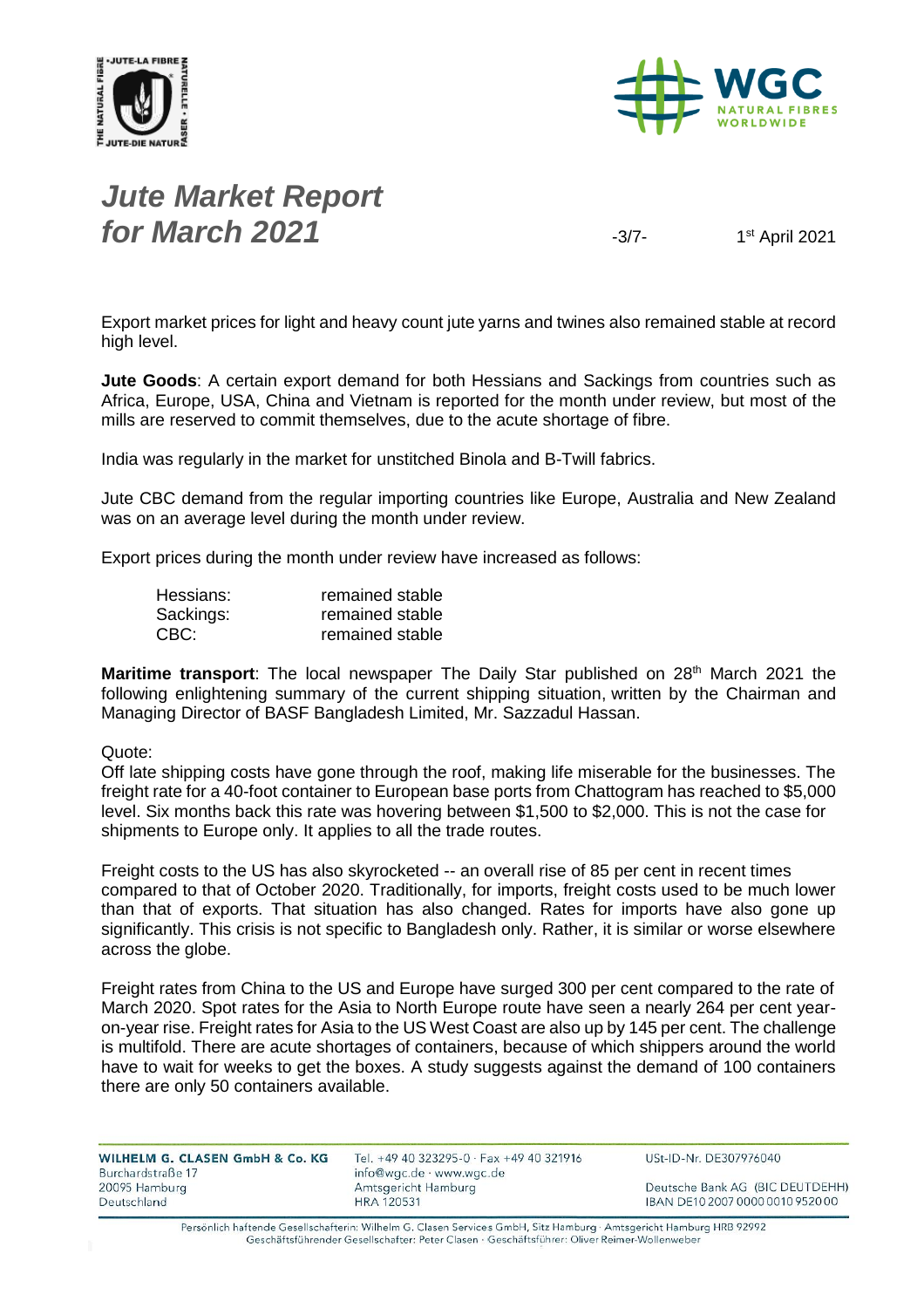



# *Jute Market Report for March* **2021**  $\frac{4}{7}$

1st April 2021

That is not the end of the story. To add to the sufferings, transit time to all the major destinations has also increased quite noticeably. A consignment would normally require 25-30 days to reach to the major European ports from Chattogram, whereas nowadays, it requires a minimum of 45 days.

Similarly, to reach to the US West Coast the transit time used to be 30 days which is now at least 50 days. To add to the worries, a shipping jam occurred on March 23 in one of the world's busiest shipping arteries involving the Suez Canal. About a quarter mile long (400 metres), a 224,000 tonne container vessel named Ever Given ran aground diagonally across the single lane stretch of the southern canal during a dust storm.

On Wednesday, 185 vessels, mostly bulk carriers, container ships and oil or chemical tankers, were waiting to transit the 120-mile canal connecting the Red Sea with the Mediterranean, according to shipping data compiled by Bloomberg. As a result, it created another setback for global supply chains, which are already strained by chaotic congestions and a shortage of containers in many ports due to the impact of the pandemic.

A good thing is the freight rates have been stable for last so many years. But an abnormal increase in transit time is really a bolt from the blue in the context of so many other challenges businesses have been dealing with in the past one year due to the pandemic. Experts have identified some of the major reasons behind this crisis:

**Lockdown**: To contain the deadly virus, many countries imposed lockdown. As a result, normal economic activities were restricted. Containers were lying at different destinations for a longer period of time as there was not enough cargo to fill and ship those out. Consequently, when the restrictions were being lifted, many countries resumed normal operations, there were shortages of containers at the right places.

**Limited ship time**: As the demand had dropped significantly during Q1 of last year, major shipping lines were forced to reduce number of ships plying in different routes.

**Congested ports:** During the lockdown, cargo handling got slowed down massively because of limited operations at different ports. This caused severe delays in vessel turnaround time as well. Changes in buying behaviour: There have been noticeable changes in consumers' buying behaviours during pandemic period. As there were restrictions on travelling and some other outdoor amusement activities, consumers spend more money on consumables. Demand for certain items suddenly gone up which changed the traditional container movements. China bounced back earlier than others: China managed to contain the virus much earlier and was able to resume their production and exports since the beginning of Q2 of 2020. When other Asian countries had started their exports, a significant number of containers were already on their way to Europe and North America. Those containers did not come back quickly to Asia.

| WILHELM G. CLASEN GmbH & Co. KG |  |  |  |
|---------------------------------|--|--|--|
| Burchardstraße 17               |  |  |  |
| 20095 Hamburg                   |  |  |  |
| Deutschland                     |  |  |  |

Tel. +49 40 323295-0 · Fax +49 40 321916 info@wgc.de · www.wgc.de Amtsgericht Hamburg **HRA 120531** 

USt-ID-Nr. DE307976040

Deutsche Bank AG (BIC DEUTDEHH) IBAN DE10 2007 0000 0010 9520 00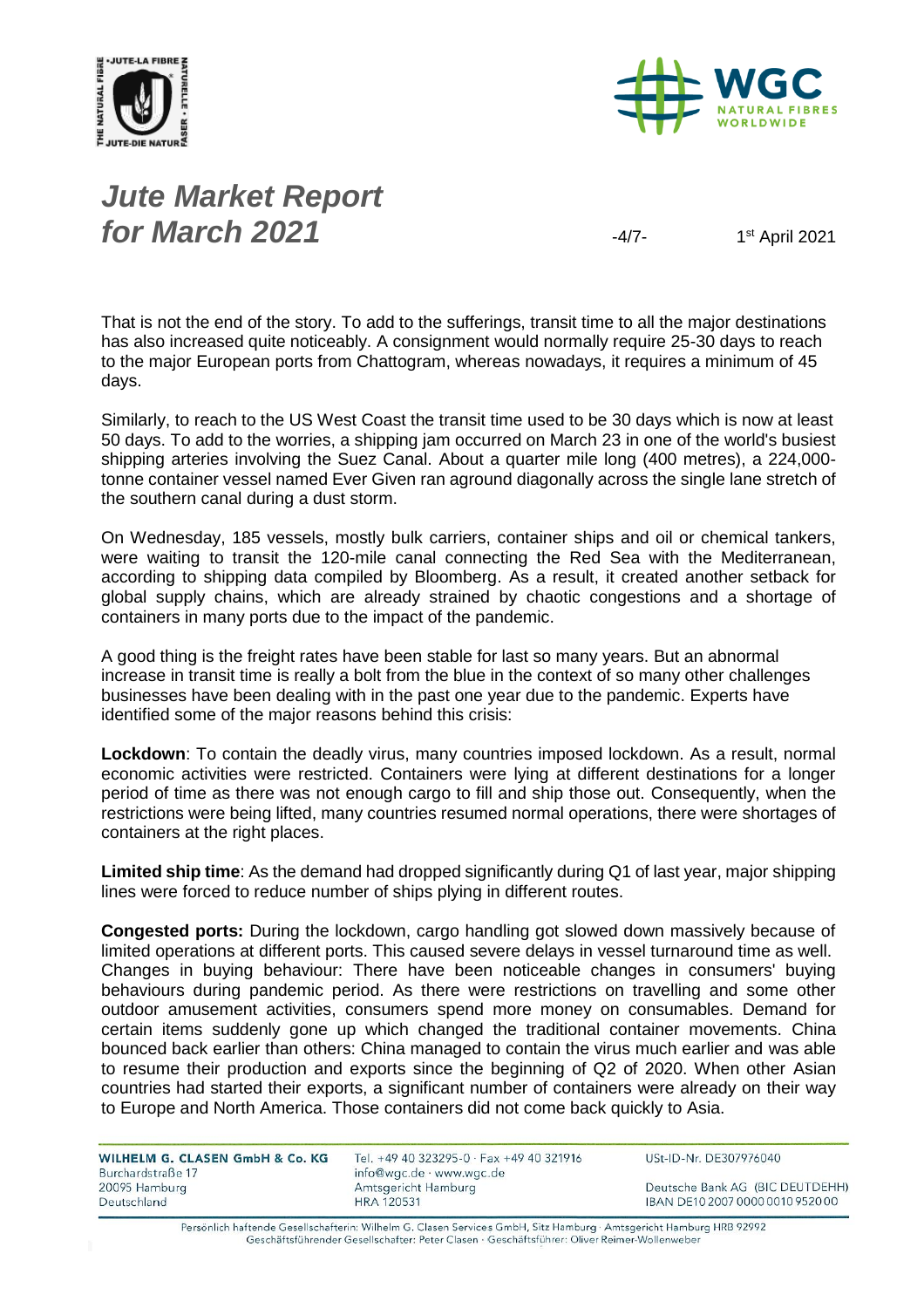



# *Jute Market Report for March* **2021**  $\frac{1}{2}$

1<sup>st</sup> April 2021

**Surge in demand for Christmas:** Approximately 900,000 TEUs of containers were sent from China to North America during September to cater for the Christmas demand. Chinese exporters were desperate to get boxes, 3 out of 4 containers from the US to Asia were going back empty. Resultantly, many countries did not get enough boxes.

**Limited land freight capacity:** Because of shortages of trucks and lorry drivers, containers were stuck at the port, couldn't be taken to the customers' premises. Whatever containers were taken to customer ends couldn't be returned back to ports timely. In the process, container turnaround time increased substantially.

**Delay in delivering new containers:** There were more than 3 million empty 20-foot containers lying at Chinese ports at the end of March last year and 1.2 million in storage at container manufacturers. Due to the surplus of the boxes and in the anticipation that business would collapse as a consequence of the pandemic, there were slump in orders for new containers in 2020 to the chinse container manufacturers who supply more than 90 per cent of global demand.

Consumer demand in the US and Europe started uprising from Q2 last year made the situation reverse. Suddenly, there was a huge jump in container demand and so orders for new boxes went up. The industry did not have enough capacity to manufacture new containers quickly enough. Given the alarming logistics challenges, what should the businesses do? First and foremost, organisations need to take this into cognizance that, this crisis is not going to over soon. Therefore, right from the raw material sourcing to distribution of the finished goods, few things need to be readjusted:

- Increase the inventory of raw materials and other items to ensure smooth production

- Add adequate buffer to the supply lead-time

- Go for long term contract with the shipping companies to ensure maximum space in advance

- To absorb the additional freight costs, look for the options to save costs from elsewhere or the last resort is to adjust the price of the finished products

- Increased inventory would put pressure on working capital, so plan accordingly

Business associations should start dialogue with the port authorities and other logistics service providers like the transporters etc. to increase their capacities to ease out the huge congestions. Here come the government's interventions like providing financial support to the logistics companies to build their capacities.

This global crisis needs to be collectively dealt with by all the key stakeholders, otherwise, situation might get deteriorated further. Unquote.

| WILHELM G. CLASEN GmbH & Co. KG | Tel. +49 40 323295-0 $\cdot$ Fax +49 40 321916 | USt-ID-Nr. DE307976040           |
|---------------------------------|------------------------------------------------|----------------------------------|
| Burchardstraße 17               | info@wgc.de · www.wgc.de                       |                                  |
| 20095 Hamburg                   | Amtsgericht Hamburg                            | Deutsche Bank AG (BIC DEUTDEHH)  |
| Deutschland                     | <b>HRA 120531</b>                              | IBAN DE10 2007 0000 0010 9520 00 |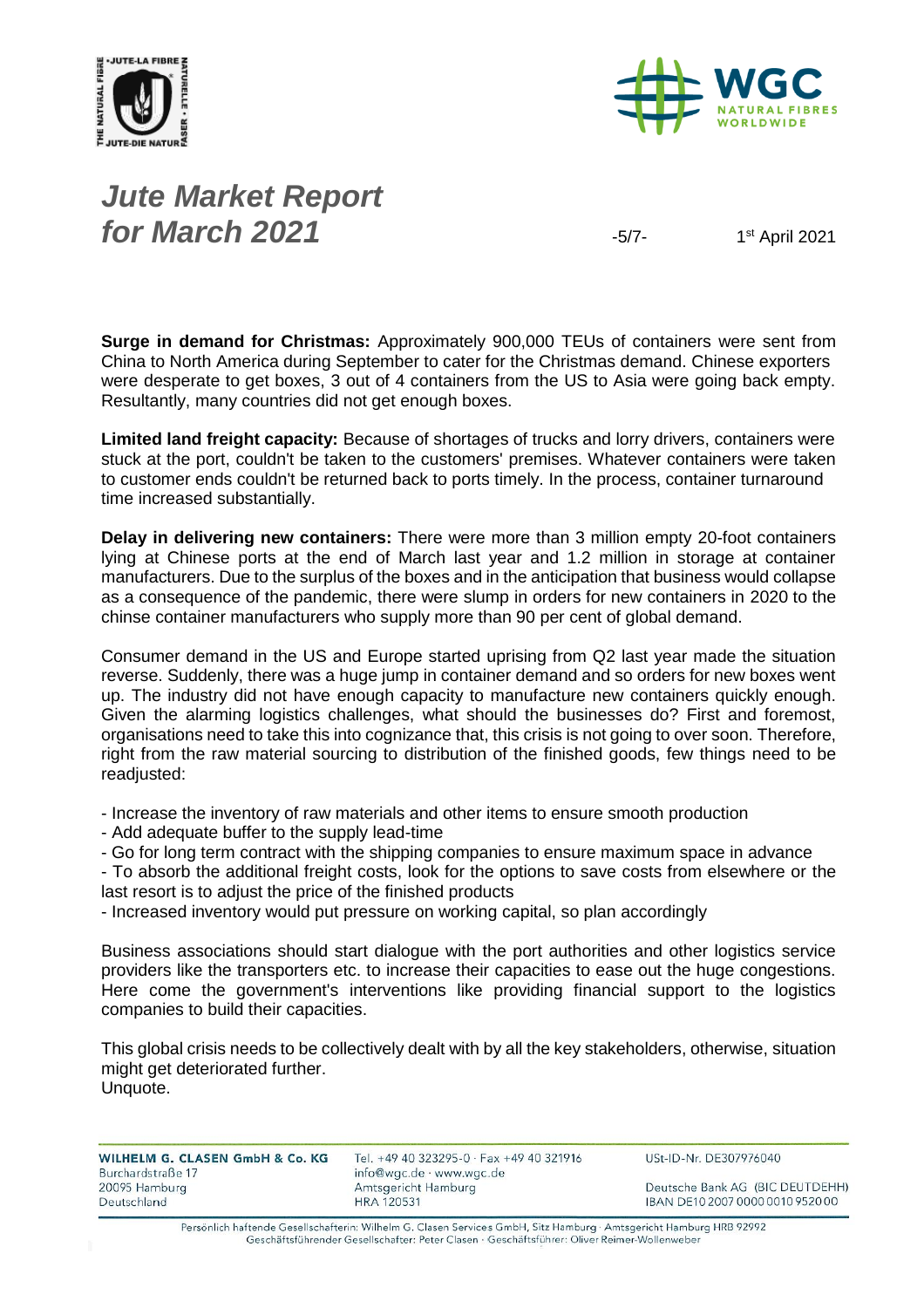



# *Jute Market Report for March* **2021**  $-6/7$

1st April 2021

#### **India**

**Raw Jute**: During the month under review the market firmed up with following quotations of the Jute Balers Association (JBA): Grade TD-4 IRs 8.000,00 and Grade TD-5 IRs 7.500 per 100 kg. The Indian government decided to increase the Minimum Support Price (MSP) from IRs 4.225 to IRs 4.500 per 100 kg, in order to support farmers.

New Crop: During mid of March early sowings took place, which were supported by rainfall at the time. First forecasts indicate that around 5,88 lakh hectares are planned for jute sowings in 2021, compared to 6,66 lakh hectares in 2020. The latested estimations indicate around 5 Mio bales of new crop fibre with a carry forward stock of around 2,6 Mio bales.

**Jute Yarn and Twine**: Due to slower demand for Hessians, yarns prices reacted sharply by a decline of 7 per cent, during the month under review.

**Jute Goods**: Prices of Hessians decreased marginally by about 1,5 per cent due to slower demand during the month under review. Selective mills asking for premium of 6 per cent against prices quoted by "standard"mills. Prices for Sackings though increased by about 15 per cent and selective mills asking for premium of about 3 per cent.

Availability of Jute Carpet Backing Cloth continues to be rather poor, as most overseas customers had already placed long term orders with the manufacturers. Anyhow, some availability for August is reported, however, due to high prices, buyers are reluctant to place orders and expect a fall in prices by that time.

The Indian Government ordered approx. 205,000 bales of B-Twill bags during the month under review. The backlog is still around 100,000 bales.

Waiverly and Nuddea Jute Mills continued to suspend their production due to acute shortage of raw jute. Other mills resumed production either with low or full capacity depending on their financial abilities.

The announced stock monitoring by the Indian Jute Commissioner is in force, but it appears to difficult to fully enforce the same. Most likely prices will remain firm and it is assumed that most mills will be forced to either reduce or suspend their production after election by end of April.

As already mentioned in our last market report, the Indian Textile Ministry will hold 70 camps for certified seed distribution and awareness on jute farming practices in eleven districts of Bengal. According to reports, farmers well embraced the programme and were showing huge interest in same, as they expect to benefit with higher grade cultivation.

| WILHELM G. CLASEN GmbH & Co. KG | Tel. +49 40 323295-0 $\cdot$ Fax +49 40 321916 | USt-ID-Nr. DE307976040           |
|---------------------------------|------------------------------------------------|----------------------------------|
| Burchardstraße 17               | info@wgc.de · www.wgc.de                       |                                  |
| 20095 Hamburg                   | Amtsgericht Hamburg                            | Deutsche Bank AG (BIC DEUTDEHH)  |
| Deutschland                     | <b>HRA 120531</b>                              | IBAN DE10 2007 0000 0010 9520 00 |